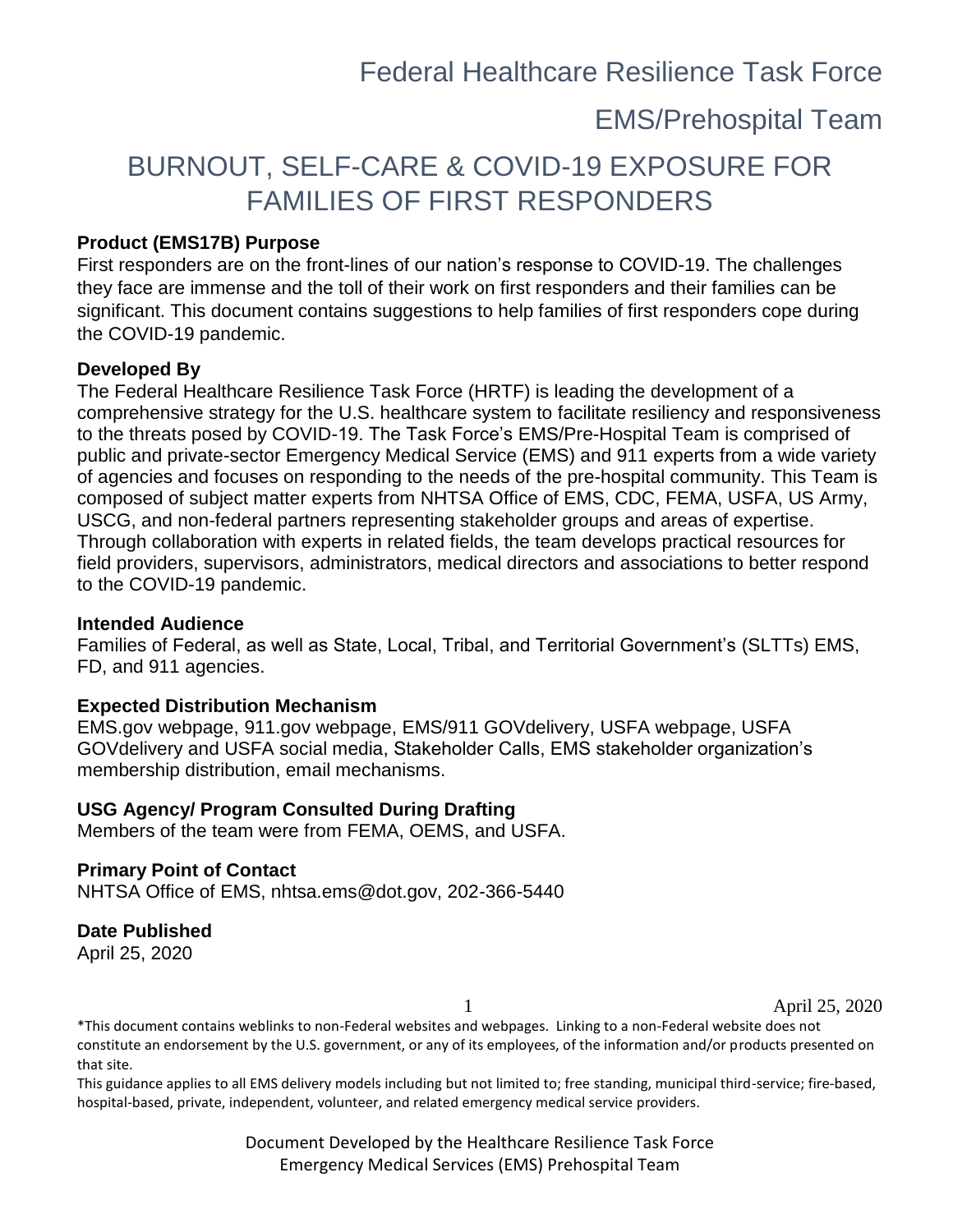### EMS/Prehospital Team

### **BURNOUT, SELF-CARE & COVID-19 EXPOSURE FOR FAMILIES OF FIRST RESPONDERS**

First responders are on the front-lines of our nation's response to COVID-19. The challenges they face are immense and the toll of their work on first responders and their families can be significant. This document contains suggestions to help families of first responders cope during the COVID-19 pandemic.

### **Signs of Burnout & Stress**

According to the [Centers for Disease Control and Prevention \(CDC\),](https://emergency.cdc.gov/coping/responders.asp) first responders may experience burnout and secondary traumatic stress during prolonged exposure to emergencies.

- Burnout feelings of extreme exhaustion and being overwhelmed.
- Secondary traumatic stress stress reactions and symptoms resulting from exposure to another individual's traumatic experiences, rather than from exposure directly to a traumatic event.

Recognize the signs of both of these conditions in yourself and the responder(s) in your family to be sure those who need a break or need help can address these needs. Selected signs are shown below:

| <b>Signs of Burnout</b>                                                                                 | <b>Signs of Secondary Traumatic Stress</b>                               |
|---------------------------------------------------------------------------------------------------------|--------------------------------------------------------------------------|
| Sadness, depression, or apathy                                                                          | Excessive worry or fear about something bad<br>happening                 |
| Feeling like:<br>A failure                                                                              | Feeling easily startled, or "on guard" all of the<br>time                |
| Nothing you can do will help<br>You are not doing your job well<br>You need alcohol/other drugs to cope | Having nightmares or recurrent thoughts about<br>the traumatic situation |

Learn more and view the full list of signs at<https://emergency.cdc.gov/coping/responders.asp>

2 April 25, 2020

\*This document contains weblinks to non-Federal websites and webpages. Linking to a non-Federal website does not constitute an endorsement by the U.S. government, or any of its employees, of the information and/or products presented on that site.

This guidance applies to all EMS delivery models including but not limited to; free standing, municipal third-service; fire-based, hospital-based, private, independent, volunteer, and related emergency medical service providers.

> Document Developed by the Healthcare Resilience Task Force Emergency Medical Services (EMS) Prehospital Team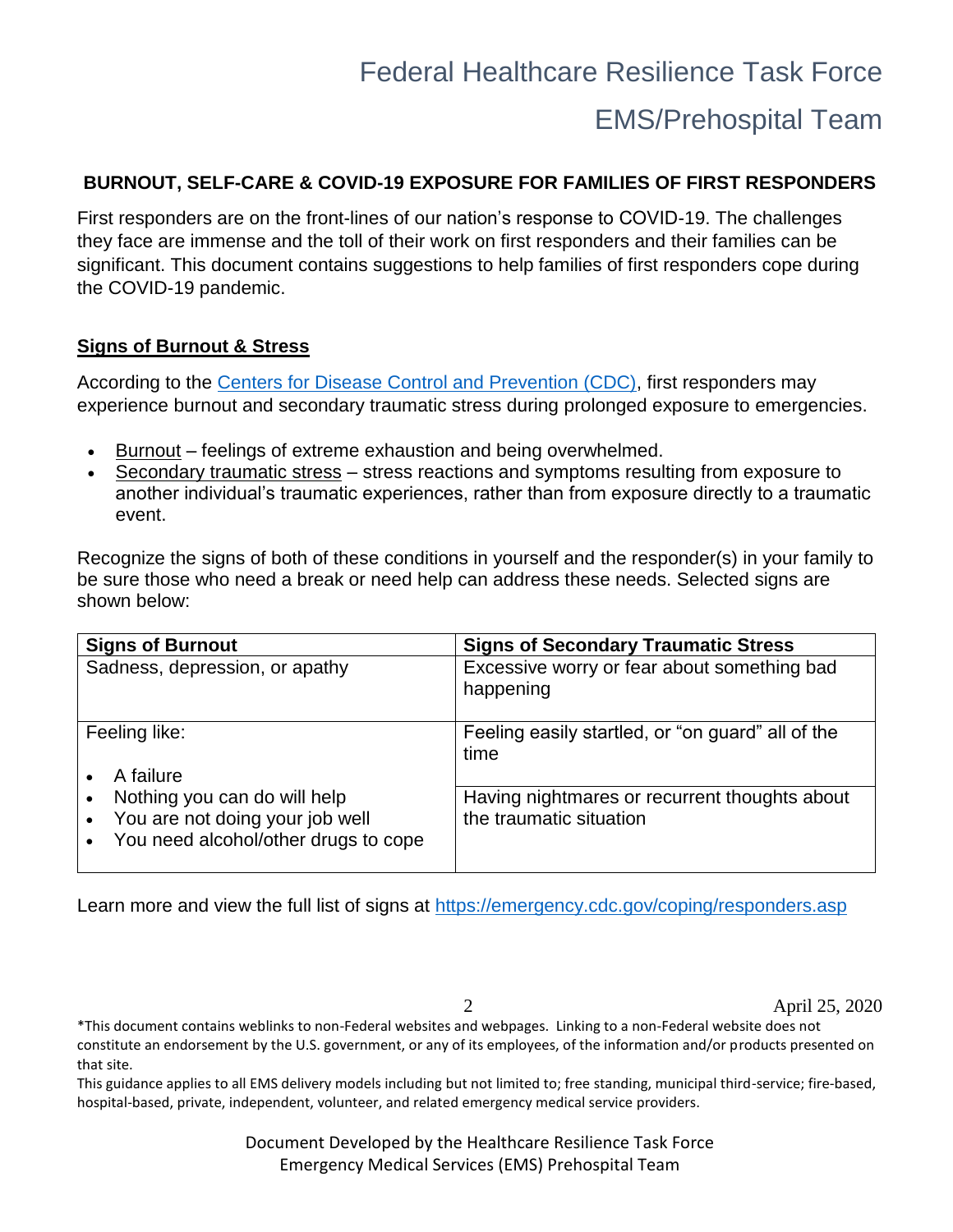# Federal Healthcare Resilience Task Force EMS/Prehospital Team

### **Tips for Self-Care**

Coping techniques like taking breaks, eating healthy foods, exercising, and using the buddy system can help prevent and reduce burnout and secondary traumatic stress.

The CDC recommends:

- Taking breaks from watching, reading, or listening to news stories, including social media. Hearing about the pandemic repeatedly can be upsetting.
- Taking care of your body. Take deep breaths, stretch, or meditate. Try to eat healthy, wellbalanced meals, exercise regularly, get plenty of sleep, and avoid alcohol and drugs.
- Making time to unwind. Try to do some other activities you enjoy.
- Connecting with others. Talk with people you trust about your concerns and how you are feeling. (This can be done while maintaining social distance).

Learn more at<https://www.cdc.gov/coronavirus/2019-ncov/prepare/managing-stress-anxiety.html>

### **What to do if the first responder in your household has been exposed to a confirmed or suspected COVID patient and/or staff member:**

Follow CDC's [Follow-up and/or Reporting Measures by EMS Clinicians After Caring for a PUI or](https://www.cdc.gov/coronavirus/2019-ncov/hcp/guidance-risk-assesment-hcp.html)  [Patient with Confirmed COVID-19](https://www.cdc.gov/coronavirus/2019-ncov/hcp/guidance-risk-assesment-hcp.html)

To protect the people in your household, the responder may need to practice social distancing, quarantine, or isolation. The Substance Abuse and Mental Health Services Administration (SAMHSA) defines these terms as:

- Social distancing is a way to keep people from interacting closely or frequently enough to spread an infectious disease.
- Quarantine separates and restricts the movement of people who have been exposed to a contagious disease to see if they become sick. It lasts long enough to ensure the person has not contracted an infectious disease.
- Isolation prevents the spread of an infectious disease by separating people who are sick from those who are not. It lasts as long as the disease is contagious.

3 April 25, 2020

\*This document contains weblinks to non-Federal websites and webpages. Linking to a non-Federal website does not constitute an endorsement by the U.S. government, or any of its employees, of the information and/or products presented on that site.

This guidance applies to all EMS delivery models including but not limited to; free standing, municipal third-service; fire-based, hospital-based, private, independent, volunteer, and related emergency medical service providers.

> Document Developed by the Healthcare Resilience Task Force Emergency Medical Services (EMS) Prehospital Team